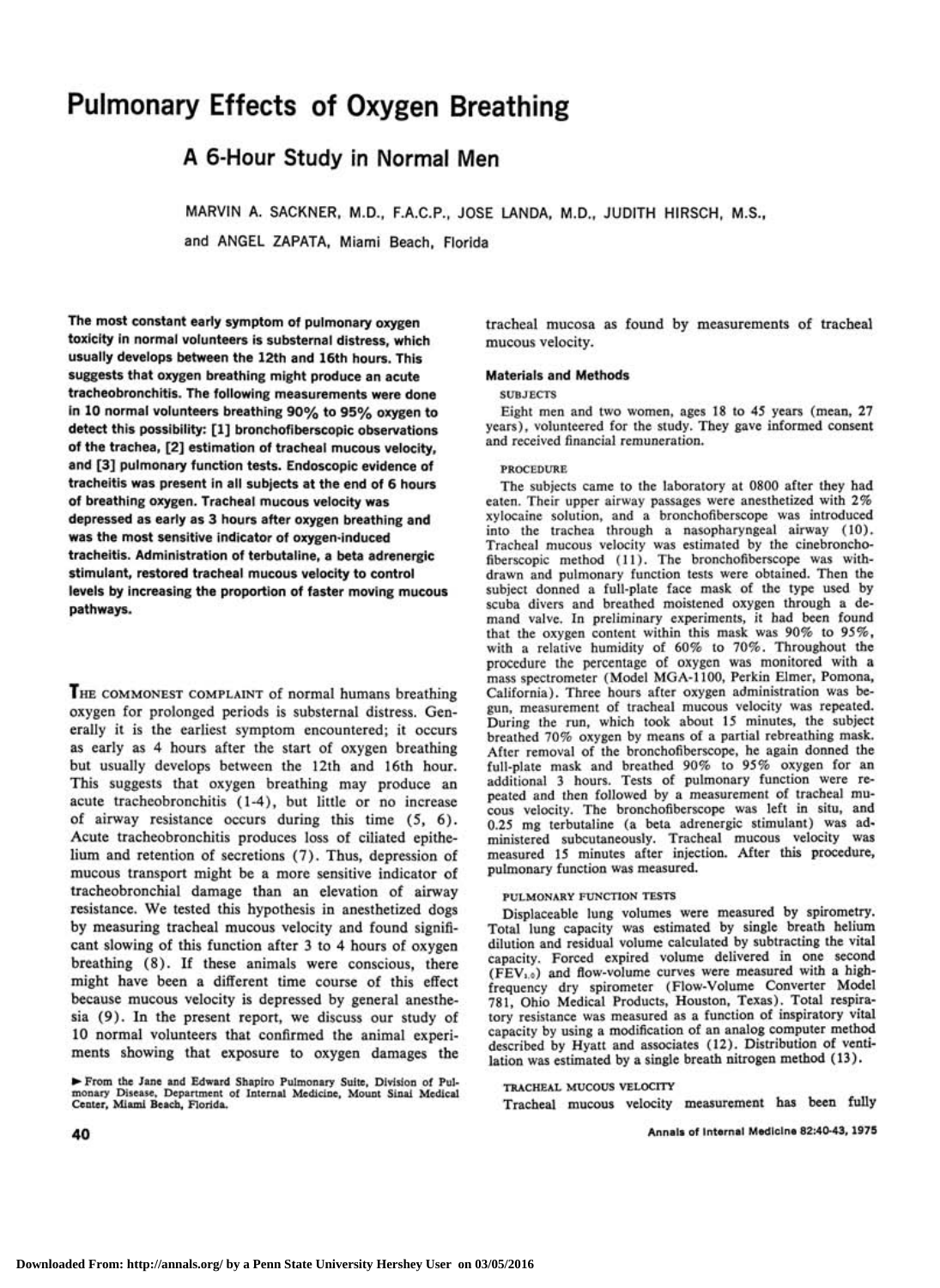described in previous publications (11, 14). Only its principles and a new way of data reporting will be described here. If particles are placed on the mucosal surface, ciliary activity will carry them upwards on the mucous blanket toward the larynx. Their movement is filmed through a bronchofiberscope whose tip is located within the trachea; the particles appear larger as they approach the distal lens of the instrument. By standardizing the particle size and the film projection factor and knowing the filming speed, the velocities of the particles can be computed from their projected image size. The standard particles are obtained from Teflon® sheet by means of a punch that produces uniform discs measuring 0.68 mm in diameter, 0.13 mm in thickness, and 0.13 mg in weight. To establish the relation between the projected image size of the disc and its distance from the lens of the bronchofiberscope, measurements of the disc diameter with varying distance from the lens are made in Plexiglas® models of the trachea.

Because of variation in the velocity of particle transport by the mucous layer of the trachea, three measures of velocity are used: [1]  $V_{ave}$ , the mean velocity of all particles in a run (10 to 12) including those with zero motion,  $[2]$  V<sub>3</sub>, the mean velocity of the three fastest particles in a given run, and [3] Vmax, the velocity of the fastest particle in a given run. The paired variate of Student's t test was used to determine statistical significance. In addition to these measures obtained on an individual subject, a frequency histogram of all particle velocities from the 10 subjects was constructed for the following conditions: [1] control, [2] after 3 hours of oxygen breathing, [3] after 6 hours of oxygen breathing, and [4] after terbutaline administration. The pooled data at each time of measurement of tracheal mucous velocity were placed in 12 to 15 classes depending on the range of velocities. Each distribution was compared to the distribution from the base-line run. A chi-square test with K-3 (K is the number of classes) degrees of freedom was done between the observed frequencies and the expected frequencies that were calculated from the control distribution normalized for a population of the same size and variance. Degrees of skewness (displacement of the mode to the left or right of the mean) and kurtosis (peakedness or flatness of the curve) were obtained using Fisher's statistics calculated from the second, third, and fourth moments about the mean of each population. The moments 2 and 4 were corrected for grouping using Sheppard's corrections. The ratios of the squares of skewness and kurtosis to their variances, which depend only on population size, were used to compute a value of chi-square (two degrees of freedom). This value indicated the significance of the skewness and kurtosis combined (15).

# **Results**

#### SYMPTOMS

None of the volunteers reported substernal distress during the 6 hours of 90% to 95% oxygen breathing. One subject had severe sinusitis and conjunctivitis. Two of the 10 subjects had symptoms of acute bronchitis several hours after the experiment ended. These two individuals and an additional one had fever the night of the study. Two other subjects became nauseated and vomited during the evening of the study. All of the subjects were extremely fatigued by the procedure.

#### ENDOSCOPIC OBSERVATIONS OF THE TRACHEA

After 6 hours of oxygen breathing, there were focal areas of redness, edema, and injection of small vessels in the trachea of all the subjects. Small erosions distal to the tip of the bronchofiberscopic placement were visualized in three subjects at the 6th hour of oxygen breathing. Excessive secretions were seen in 5 of the 10 subjects.

# TRACHEAL MUCOUS VELOCITY

The control mean tracheal mucous velocity was 22.9 mm/min, sp 6.4 (Table 1). This fell to 17.8 mm/min,  $SD 6.4$  ( $P > 0.05$ ) after 3 hours of oxygen breathing and to 10.3 mm/min, SD 5.4 after 6 hours of oxygen breathing  $(P < 0.01)$ . The other indexes of tracheal mucous velocity,  $V_3$  and  $V_{\text{max}}$ , paralleled the change in  $V_{\text{ave}}$  with a similar degree of statistical significance. Subcutaneous administration of 0.25 mg of terbutaline restored mean tracheal mucous velocity to the control level.

Although the three indexes of tracheal mucous velocity failed to detect a significant difference at 3 hours of oxygen breathing, there was a significant difference ( $P <$ 0.001) in the 3-hour frequency histogram compared with the control, and significant kurtosis (flattening) was present  $(P < 0.01)$  (Figure 1). At 6 hours of oxygen breathing, an even greater difference was observed. In addition to the difference from the control  $(P < 0.001)$ , the 6-hour curve was skewed to the right  $(P < 0.01)$ , and significantly leptokurtic (high peaked curve  $[P \leq$ 0.01]). Although terbutaline administration restored mean velocity to control levels, the distribution of particle velocities was significantly different from the control distribution ( $P < 0.01$ ) and was skewed to the right ( $P <$ 0.01). This skewness indicated that terbutaline restored average velocity mainly by increasing the proportion of faster moving particles.

# PULMONARY FUNCTION TESTS

There were no significant changes in vital capacity, residual volume, total lung capacity, single breath nitrogen test,  $FEV<sub>1.0</sub>$ , flow-volume curve, and total respiratory resistance as a function of vital capacity through the period of the study.

# **Discussion**

In 1945, Kaunitz (16) described a tracheobronchitis in mice that were breathing oxygen. He found marked interstitial edema and complete denudation of tracheal epithelium. The walls of the bronchi were edematous, and the lumen was filled with epithelial cells, erythrocytes, and debris. Kaunitz further observed that, morphologically, the reaction in the tracheobronchial tree was identical to that associated with phosgene and other irritant gases. Recently, Boat and associates (17) exposed explants of tracheal epithelium from six human neonates to both

**Table 1. Tracheal Mucous Velocity In 10 Normal Subjects Breathing Oxygen\*** 

|                         | Tracheal Mucous Velocity (sp) |             |             |
|-------------------------|-------------------------------|-------------|-------------|
|                         | $V_{ave}$                     | $V_{max}$   | v,          |
|                         |                               | mm/min      |             |
| Control                 | 22.9(6.4)                     | 42.4 (12.5) | 37.3(8.6)   |
| $O2$ breathing, 3 hours | 17.8(6.4)                     | 35.4(6.5)   | 32.4(7.1)   |
| $O2$ breathing, 6 hours | 10.3(5.4)                     | 22.3(9.9)   | 20.2(9.5)   |
| After terbutaline       | 20.8(8.6)                     | 38.9(14.5)  | 33.9 (11.8) |

\* Values refer to mean and (SD); V<sub>sve</sub> is the mean including particles with zero motion; V<sub>max</sub>, the fastest single particle; and V<sub>3</sub>, the mean of the three fastest particles.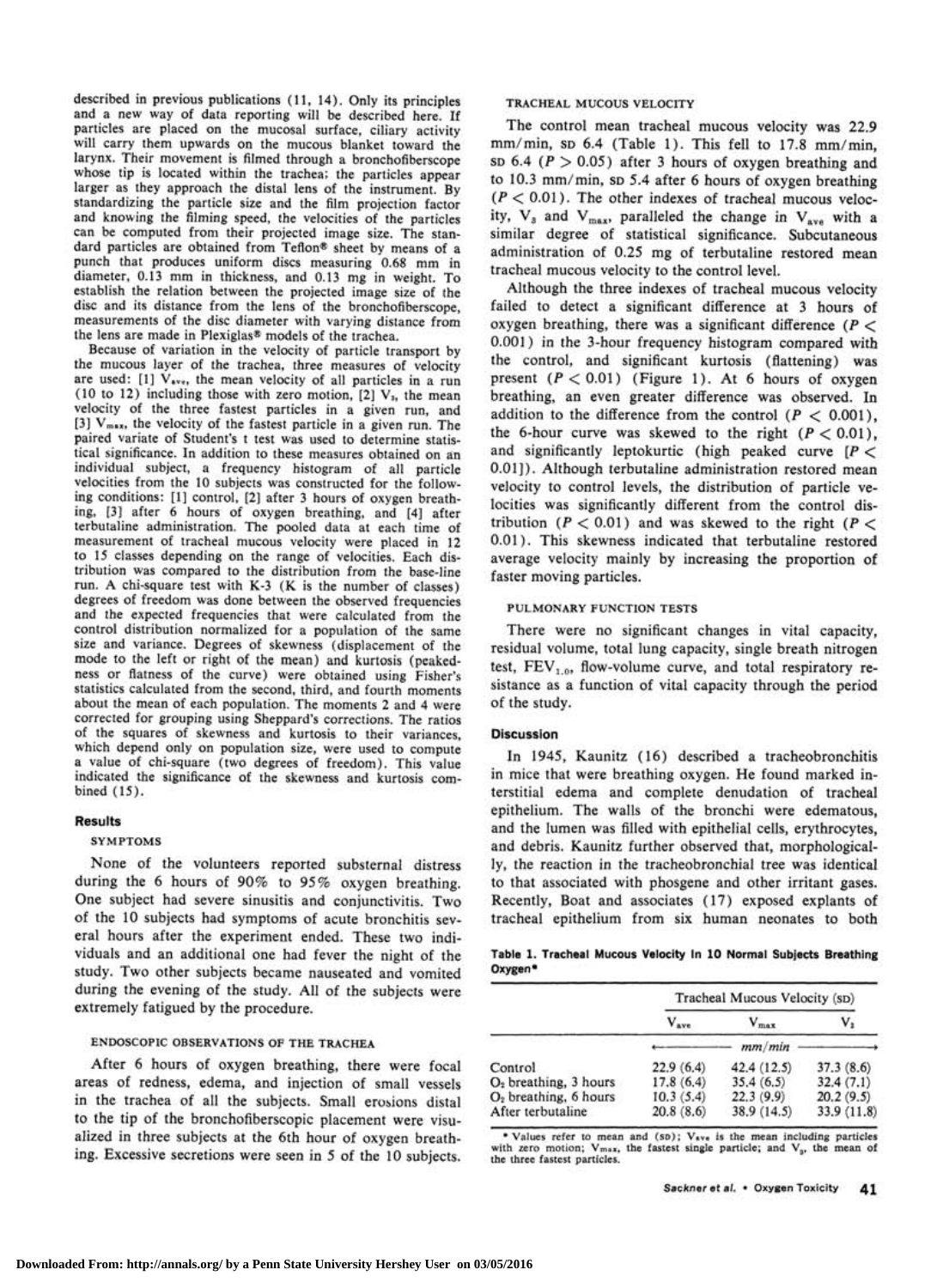

**Figure 1.** Frequency histograms of tracheal mucous velocity in 10 normal subjects. A. Control measurements. B. After 3 hours of oxygen breathing. C. After 6 hours of oxygen breathing. D. Fifteen minutes after subcutaneous administration of terbutaline immediately after run C.

80% and 20% oxygen. Cessation of ciliary movement and carbon particle transport occurred after 48 to 96 hours of exposure to 80% oxygen but not to 20% oxygen. The alteration of ciliary function seemed to be related to squamous metaplasia or to degeneration and sloughing of ciliated epithelium. In recent studies in our laboratory, we found widespread histologic signs of tracheobronchitis in anesthetized dogs breathing 100% oxygen for 6 hours and 75% oxygen for 12 hours\*. Sloughing of ciliated epithelium, infiltration of ciliated epithelium by neutrophils, and dilation of submucosal capillaries were observed. Thus, there is ample evidence that oxygen causes a tracheobronchitis, but the time course varies according to the animal species.

The detection of acute tracheobronchitis caused by oxygen breathing has not been fully substantiated by tests measuring airway narrowing. Measurement of dynamic mechanics of breathing has been reported in normal subjects breathing oxygen at two atmospheres pressure for 5 to 11 hours. Although Fisher and associates (5) noted that most subjects developed respiratory symptoms, no change in airway resistance occurred 3 to 8 hours after termination of oxygen breathing. Dewar and associates (6) reported an increase in airway resistance of 30% but no change in  $FEV_{1,0}$  immediately at the end of 5 hours oxygen breathing at 2 atmospheres. In the present study in which oxygen was breathed at ambient atmospheric pressure, no change in pulmonary mechanics was observed. Total respiratory resistance over the range of vital capacity did not change. It might be inferred that this finding excluded small airway constriction since an increase of respiratory resistance would be expected at low lung volumes. The normal maximal expiratory flow

at low lung volumes also tended to exclude small airway obstruction.

Previous investigations of 100% breathing on mucociliary clearance in animals have produced conflicting results. Laurenzi, Yin, and Guarneri (18) found a significant slowing of mucous flow in the trachea of young cats after 20 minutes of oxygen breathing. These authors transilluminated the trachea to observe movement of a mixture of carbon and lycopodium spores. Marin and Morrow (19) found no change in tracheal mucous velocity by a radioisotopic scanning method after 10 minutes of oxygen breathing. Using tantalum bronchograms in artificially ventilated dogs, Wolfe, Ebert, and Sabiston (20) found that clearance over several hours from the conducting airways was twice as prolonged with oxygen compared with air breathing. Our previous studies using the cinebronchofiberscopic method in anesthetized dogs showed that tracheal mucous velocity is slowed after 3 to 4 hours of oxygen breathing (8).

The present study required repeated insertions of the bronchofiberscope and the application of topical anesthesia to the airway. It is doubtful that these factors influenced the results for the following reasons. Hourly bronchofiberscopic estimations of tracheal mucous velocity during a 4-hour period in anesthetized dogs as analyzed by indexes of velocity and frequency histograms did not change with time\*. Topical anesthesia with xylocaine in conscious sheep did not affect tracheal mucous velocity compared to the unanesthetized state (9).

Cinebronchofiberscopic measurements in the present investigation indicate that as little as 3 hours of oxygen breathing might suppress tracheal mucous velocity in normal man. Even though there was no significant change in mean mucous velocity after 3 hours compared to the control level, analysis of the frequency histogram of particle velocities suggested a definite alteration in the distribution of particle velocity pathways. At this time period, we did not observe endoscopic evidence of tracheitis. By 6 hours, all indexes of tracheal mucous velocity and the frequency histogram of particle velocities showed suppression by oxygen. Endoscopic evidence of acute tracheitis was seen in areas distal to the placement of the bronchofiberscope. Thus, the lesions were probably related to oxygen breathing rather than the bronchofiberscopic procedure. The measurement of tracheal mucous velocity seems to be a more sensitive indicator of oxygeninduced tracheitis than endoscopy, subjective complaints, or pulmonary function tests. Furthermore, the slowing of tracheal mucous velocity might predispose to bacterial superinfection because of the loss of this vital host defense mechanism.

The decision to use terbutaline, a beta adrenergic stimulant, was based on previous observations that this drug increased mucous velocity when the velocity was slowed in chronic obstructive lung disease (14). Terbutaline restored mean tracheal mucous velocity to control levels after oxygen breathing by increasing the proportion of faster-moving mucous pathways. The mechanism for

**\* SACKNER MA, HIRSCH J, EPSTEIN S, et al: Unpublished observations.** 

42 January 1975 • Annals of Internal Medicine • Volume 82 • Number 1